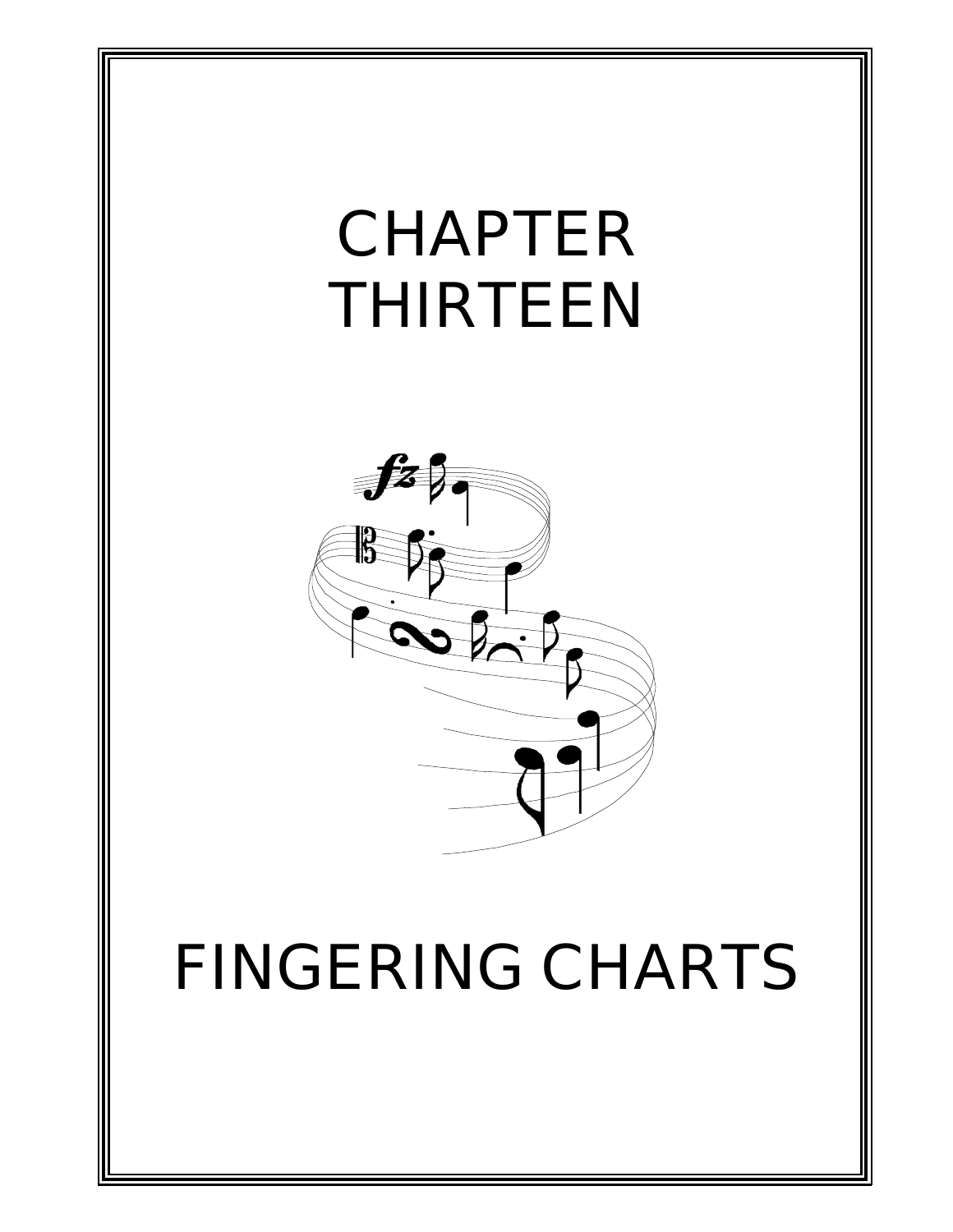## **CHAPTER 13**

#### **FINGERING CHARTS**

## **FLUTE FINGERING CHART**

- 1. How to use the fingering chart:
	- a. The areas that are darkened in indicate which keys are depressed.
	- b. Refer to the diagrams below to see finger placement on the flute.
	- c. Where alternate fingerings are shown, use whichever one is more comfortable and convenient.



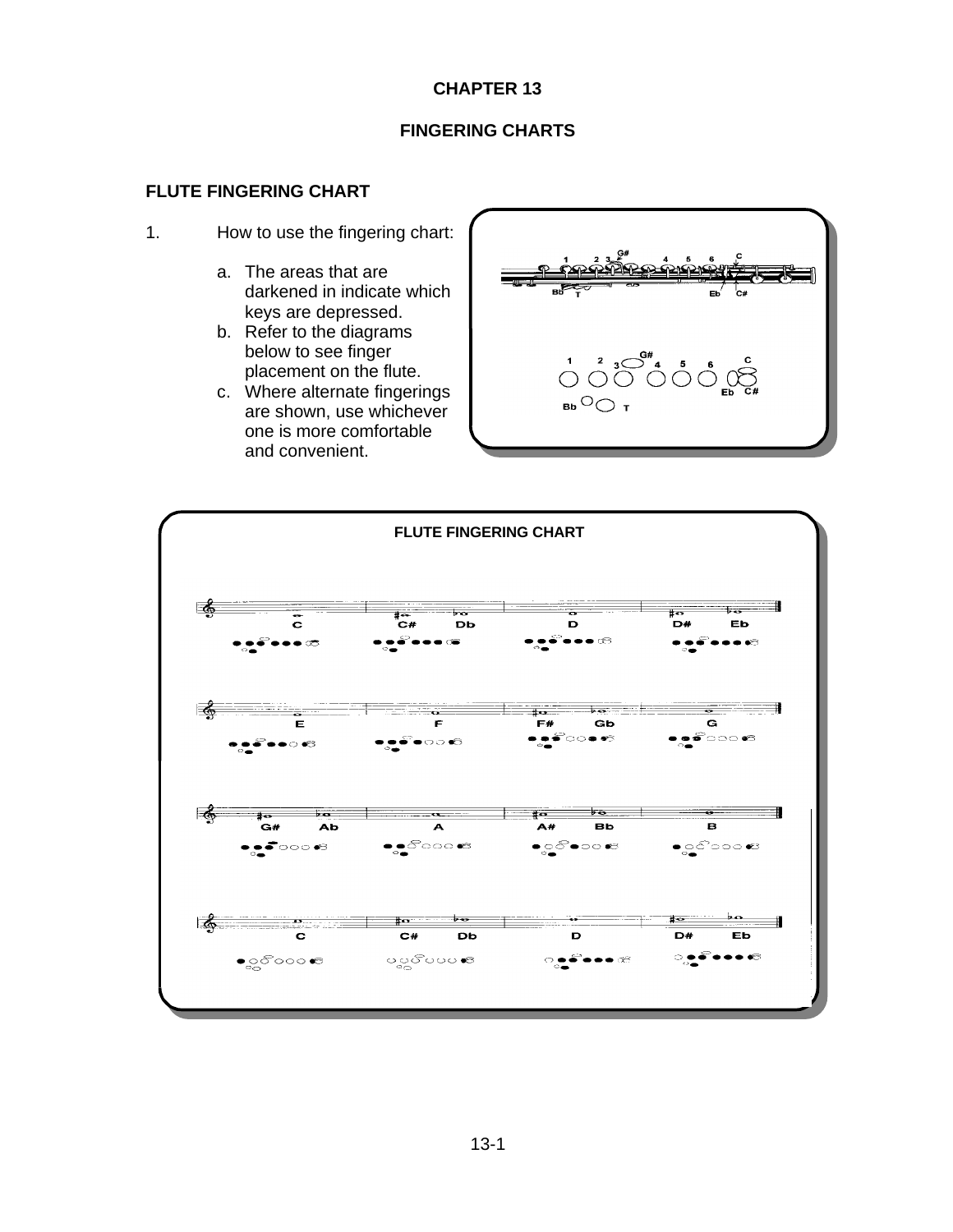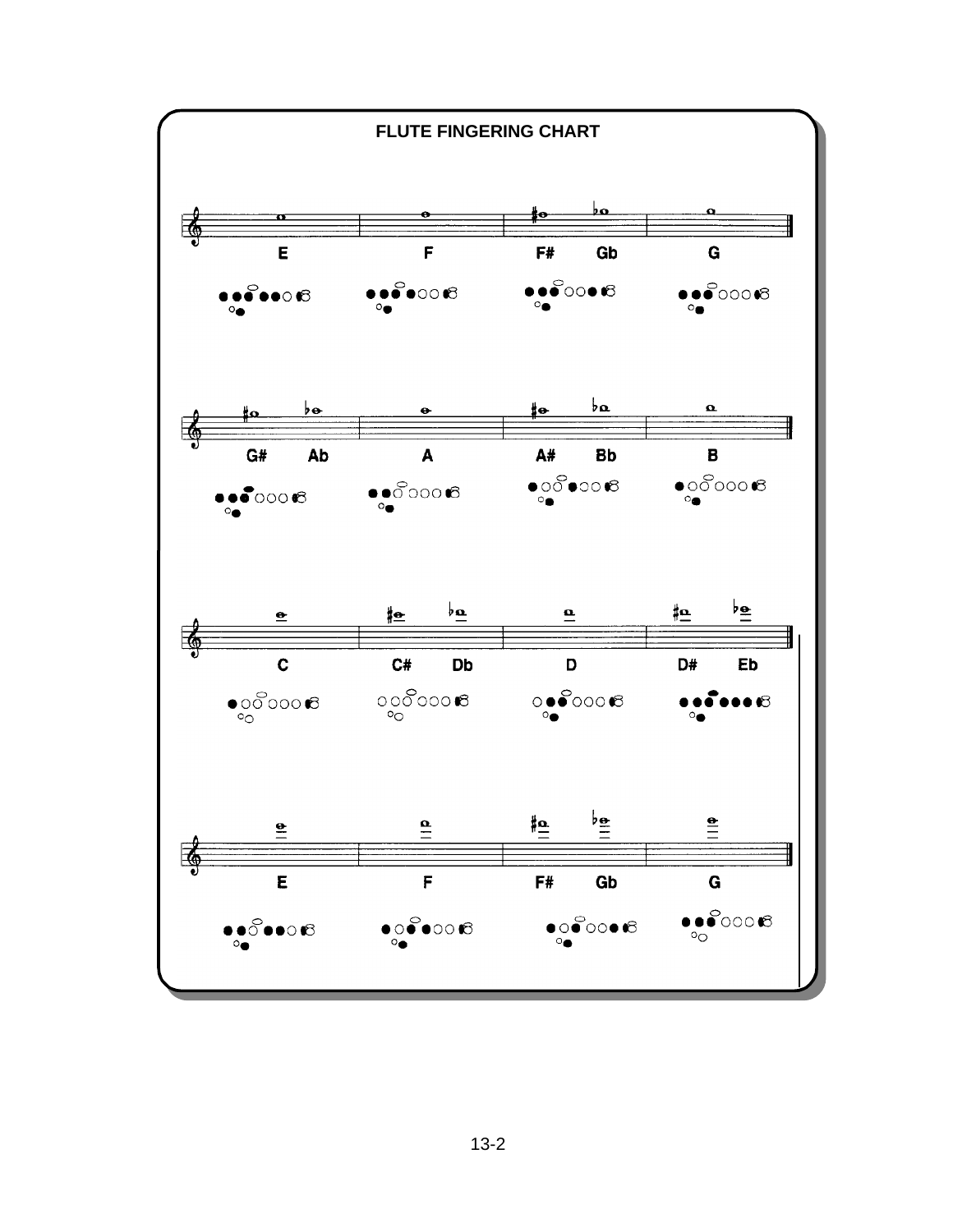## **CLARINET FINGERING CHART**

- 1. How to use the fingering chart:
	- a. The areas that are darkened in indicate which keys are depressed.
	- b. Refer to the diagrams below to see finger placement on the clarinet.
	- c. Where alternate fingerings are shown, use whichever one is more comfortable and convenient.



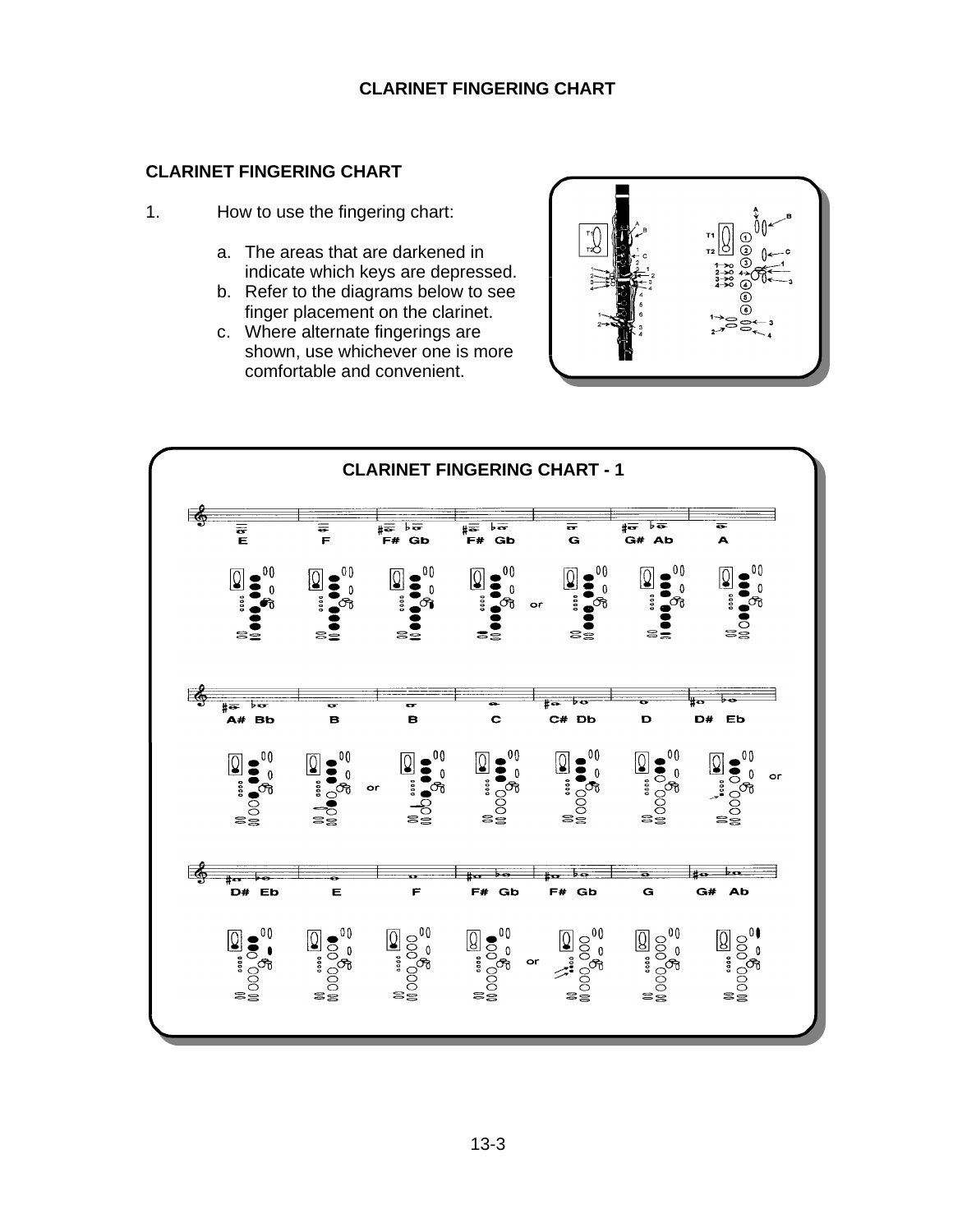

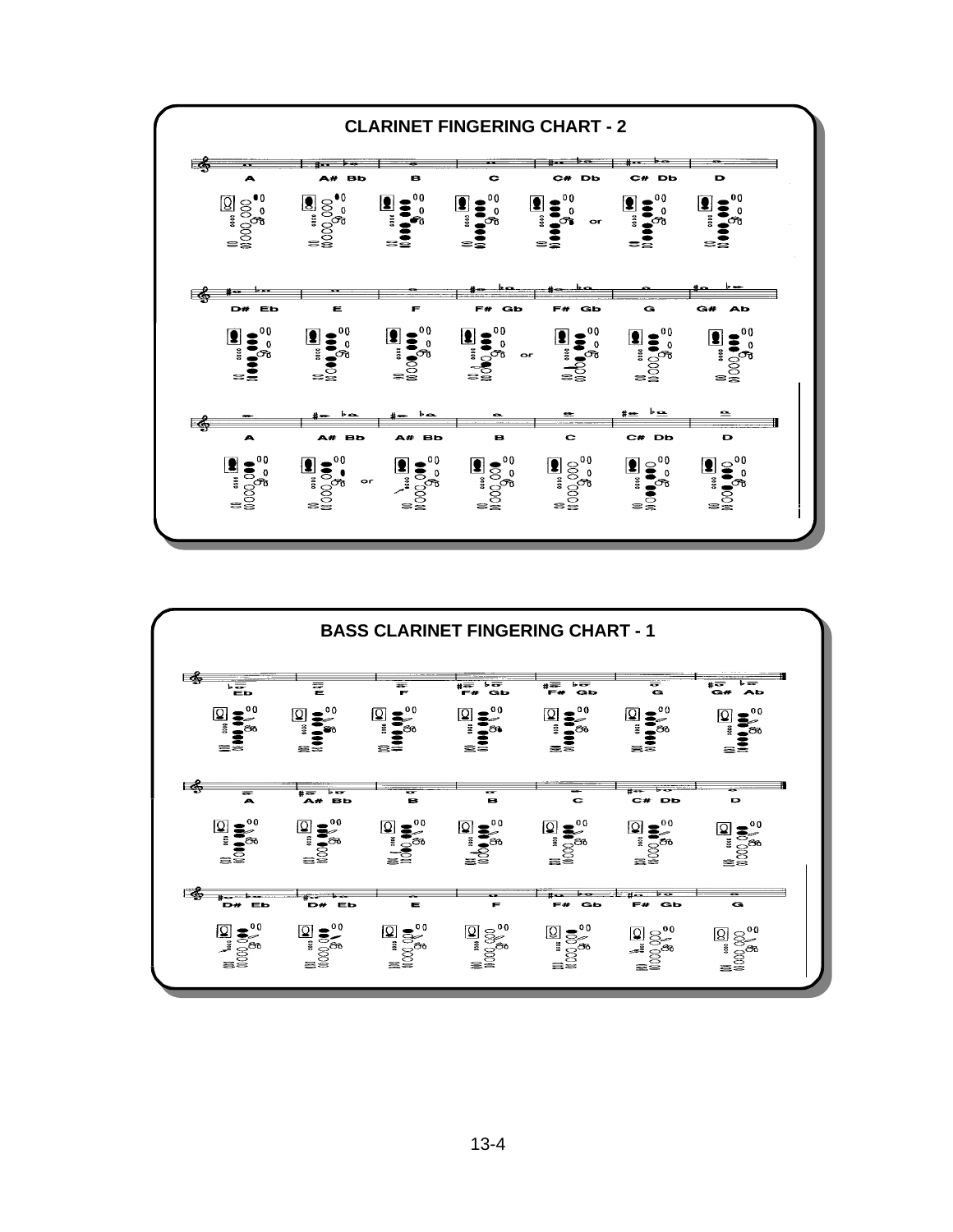

#### **SAXOPHONE FINGERING CHART**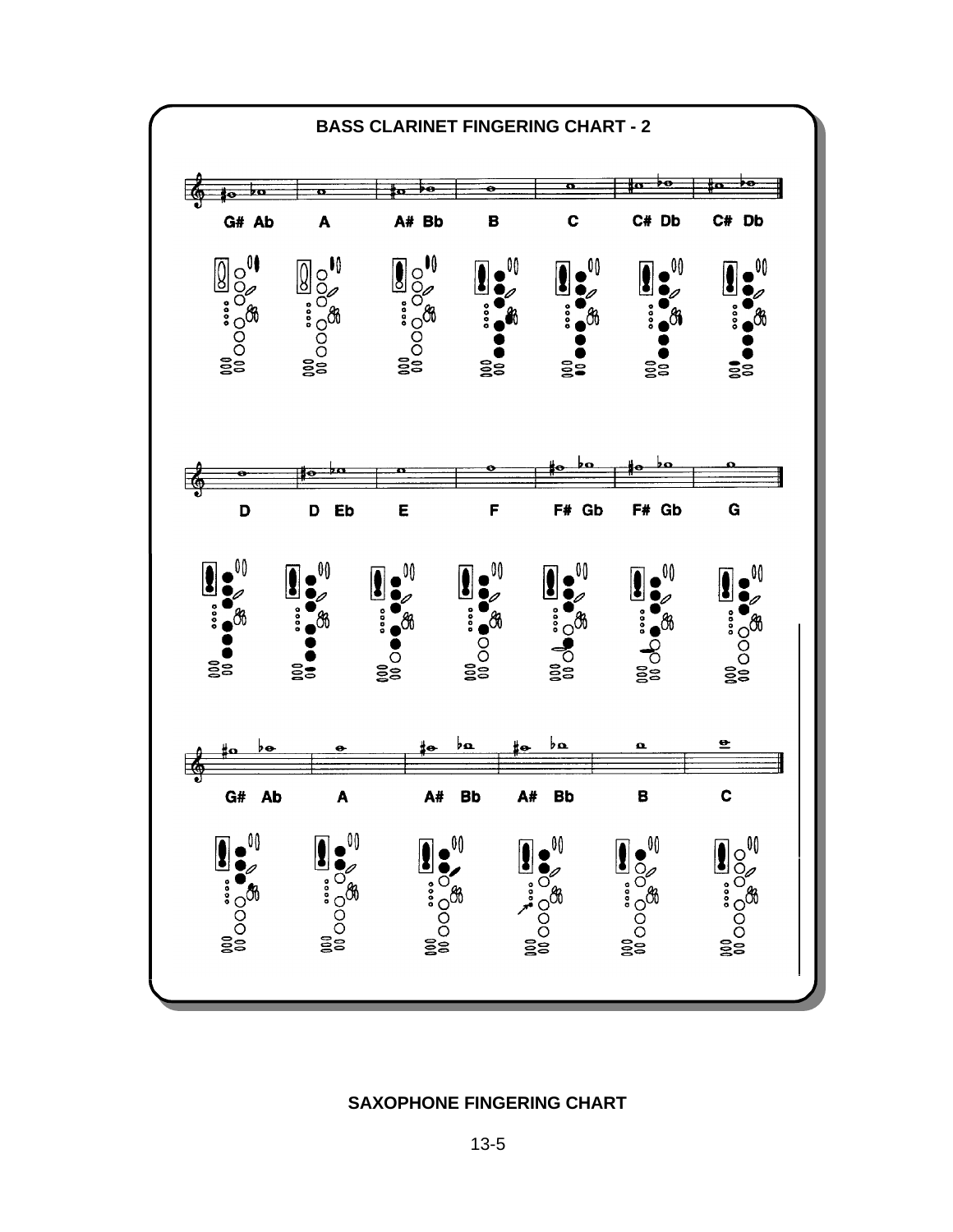## **SAXOPHONE FINGERING CHART**

- 1. How to use the fingering chart:
	- a. The areas that are darkened in indicate which keys are depressed.
	- b. Refer to the diagrams below to see finger placement on the saxophone.
	- c. Where alternate fingerings are shown, use whichever one is more comfortable and convenient.



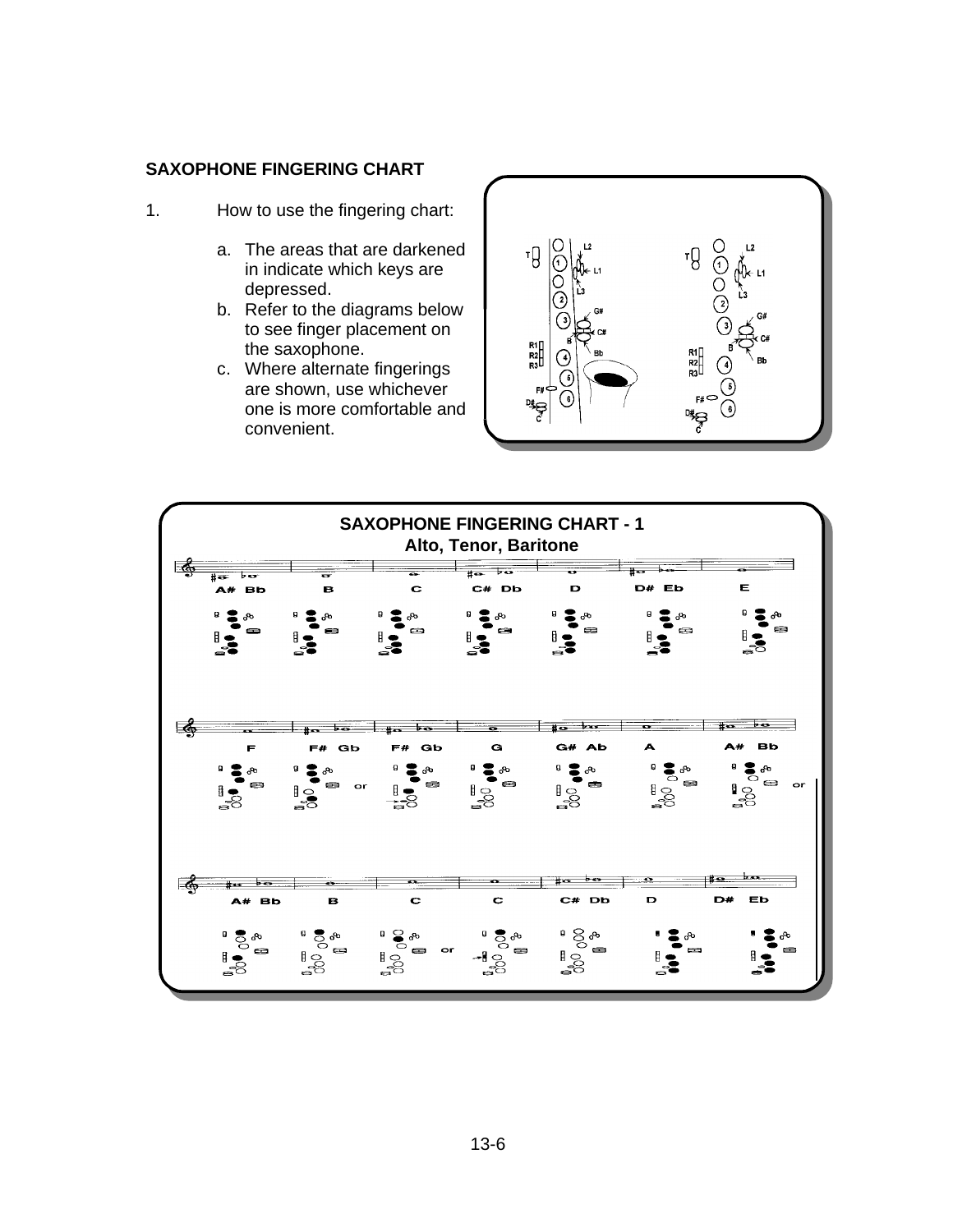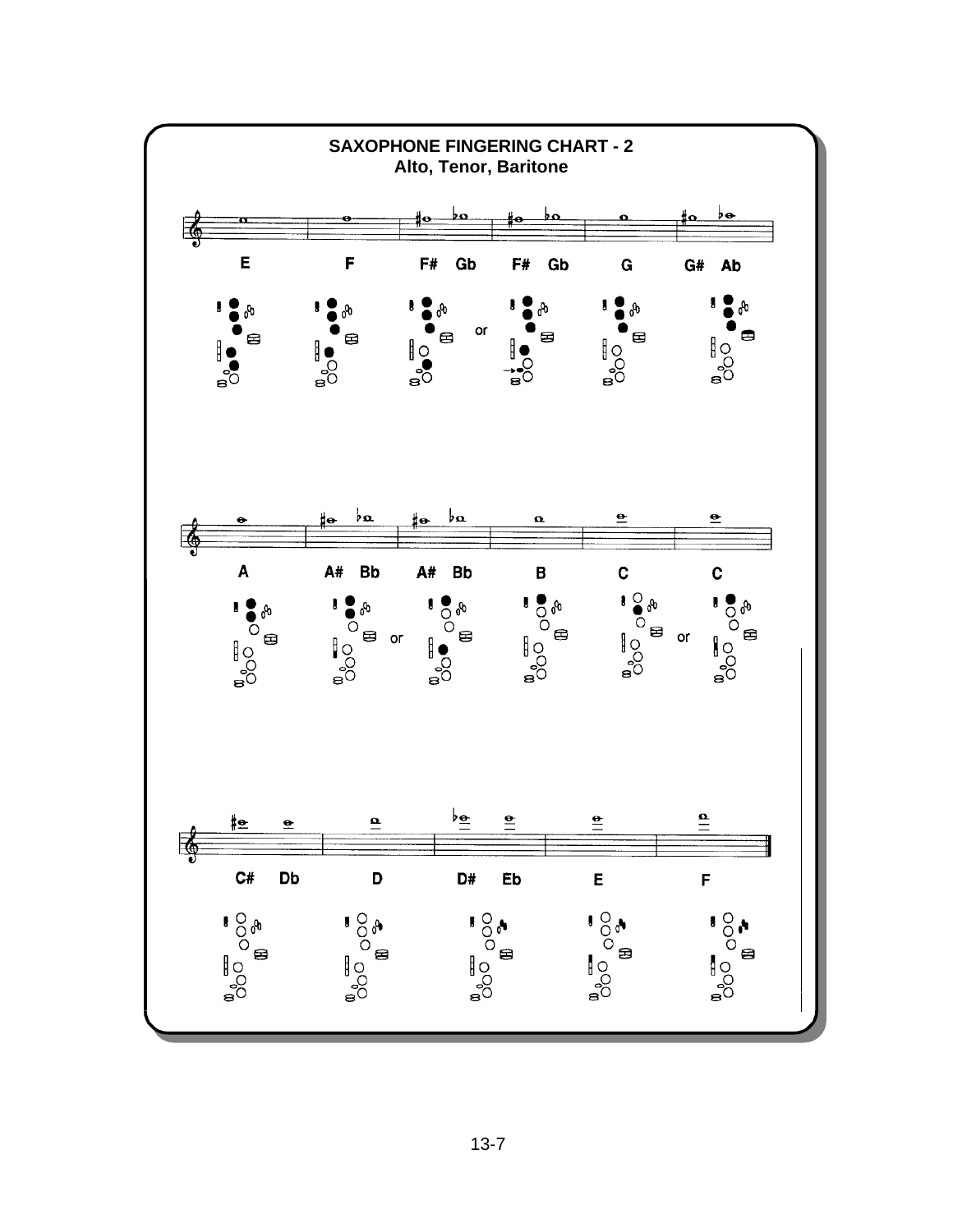### **OBOE FINGERING CHART**

- 1. How to use the fingering chart:
	- a. The areas that are darkened in indicate which keys are depressed.
	- b. Refer to the diagrams below to see finger placement on the oboe. Notice that some fingerings call for only half the B key to be covered.
	- c. Where alternate fingerings are shown, use whichever one is more comfortable and convenient.



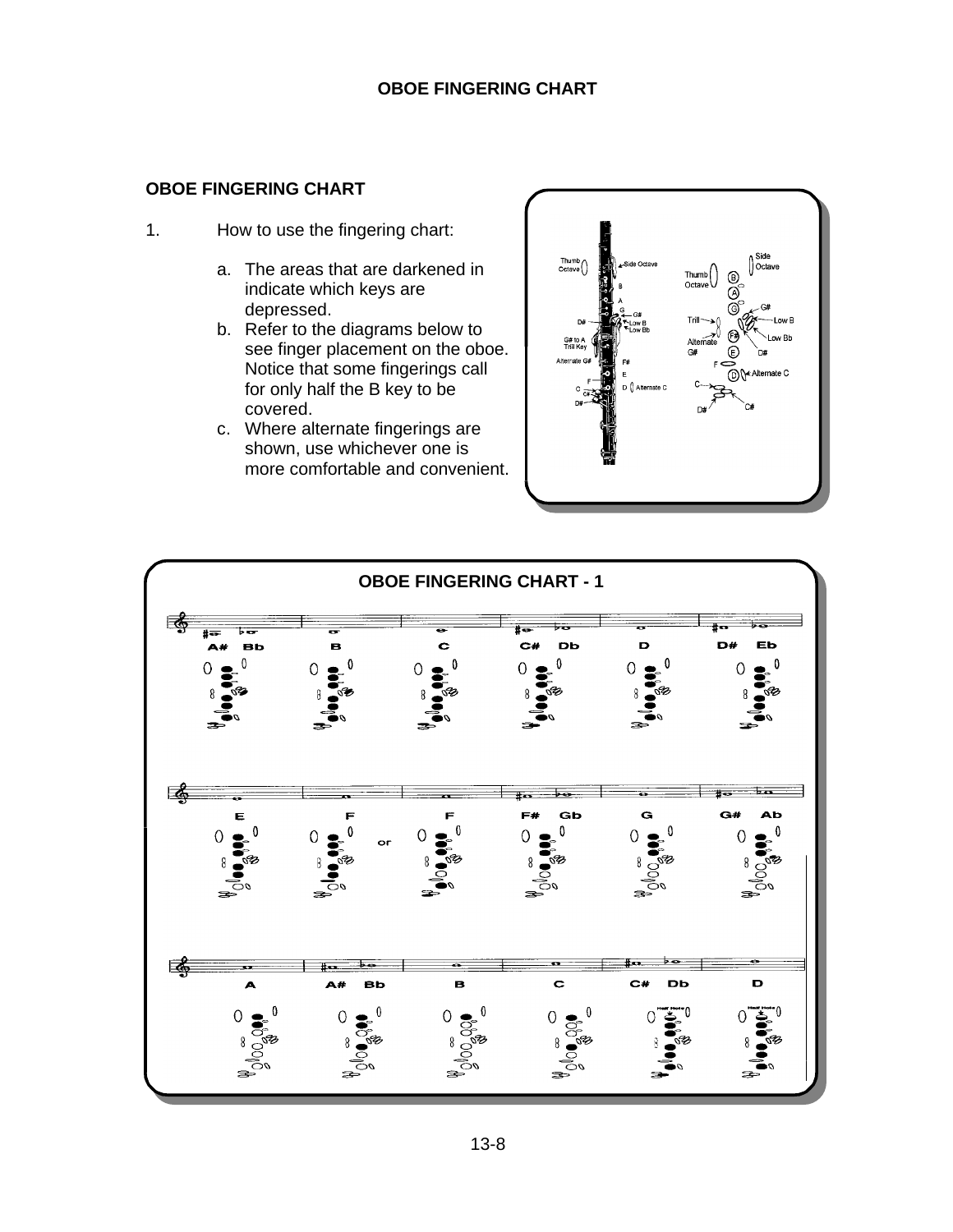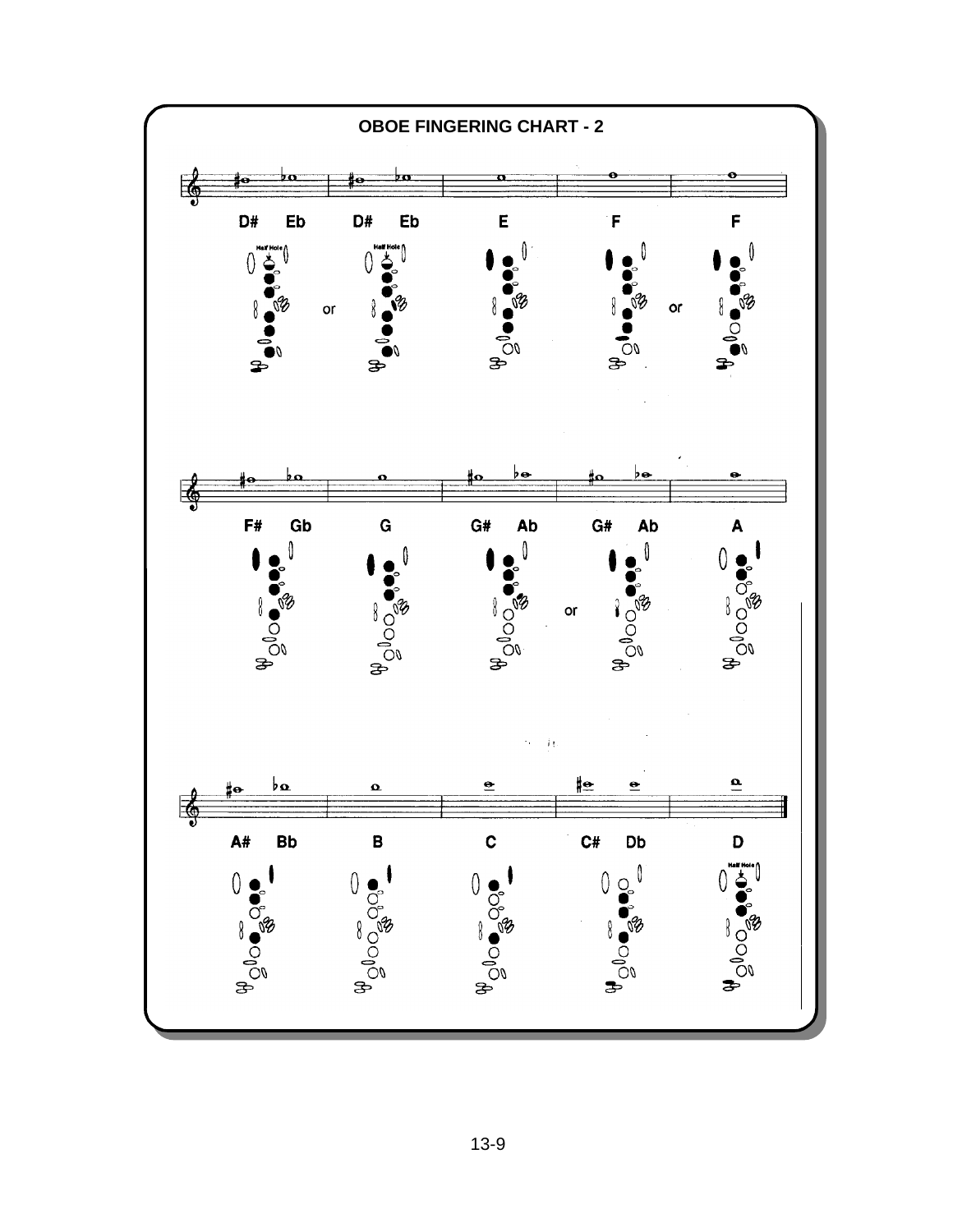#### **TRUMPET/CORNET FINGERING CHART**

#### **TRUMPET/CORNET FINGERING CHART**

- 1. How to use the fingering chart:
	- a. The circles that are darkened in indicate which keys are depressed.
	- b. On a three valve Trumpet or Cornet, the valve nearest you while holding the instrument in the playing position is valve #1. The middle valve is valve #2 and the valve furthest away is valve #3.
	- c. On a valve instrument such as a Trumpet, Cornet, Tuba, Baritone or Alto Horn, the same combination of valves will produce several different tones. Care must be taken to ensure the correct tone is being played.



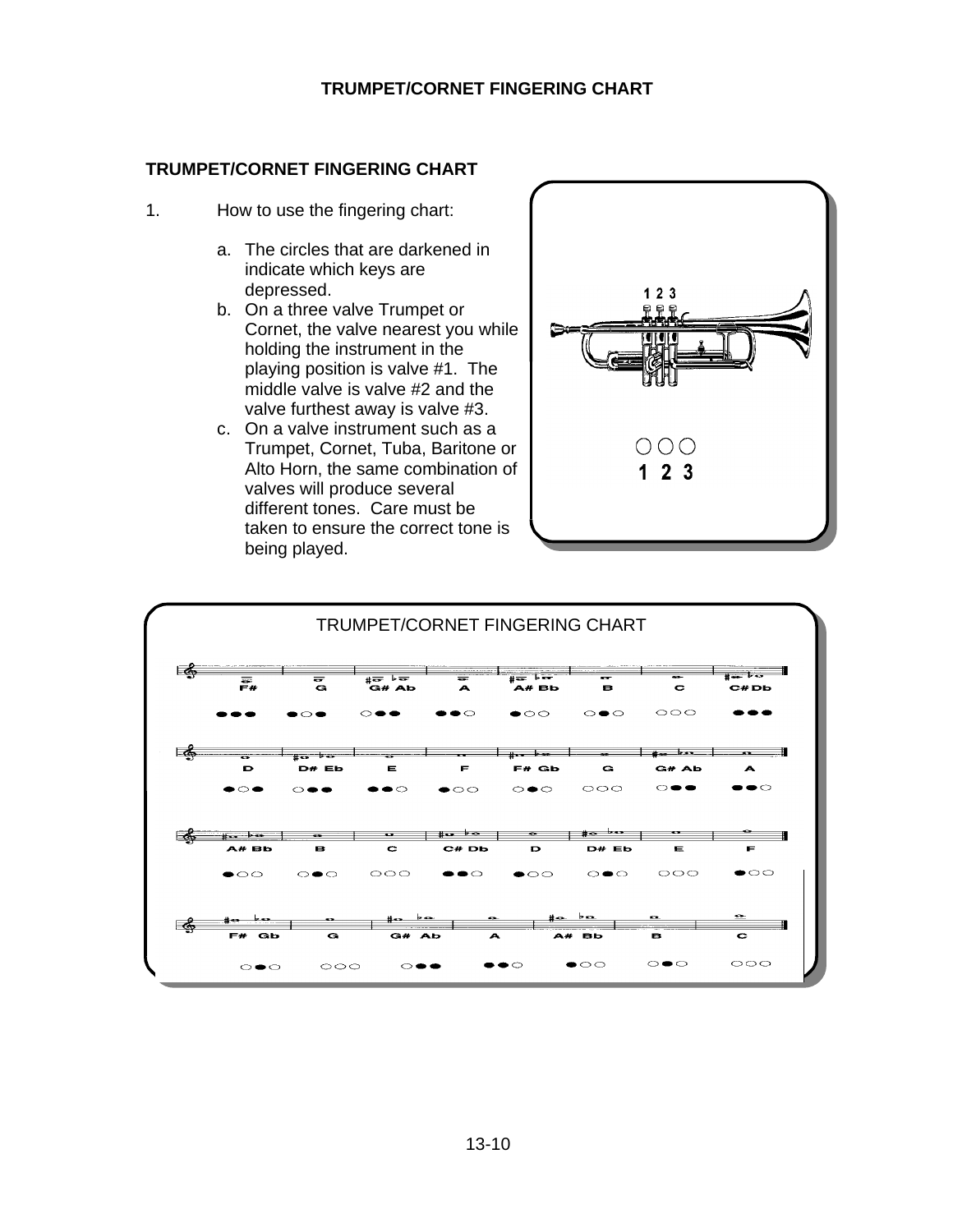#### **FRENCH HORN FINGERING CHART**

#### **FRENCH HORN FINGERING CHART**

- 1. How to use the fingering chart:
	- a. The circles that are darkened in indicate which valves are depressed.
	- b. On a three valve horn, the valve nearest you while holding the instrument (or the one you place your index finger on) in the playing position is valve #1. The middle valve is valve #2 and the valve furthest away is valve #3. The French Horn is played with the left hand.
	- c. On a valve instrument such as a French Horn, the same combination of valves will produce several different tones. Care must be taken to ensure the correct tone is being played.



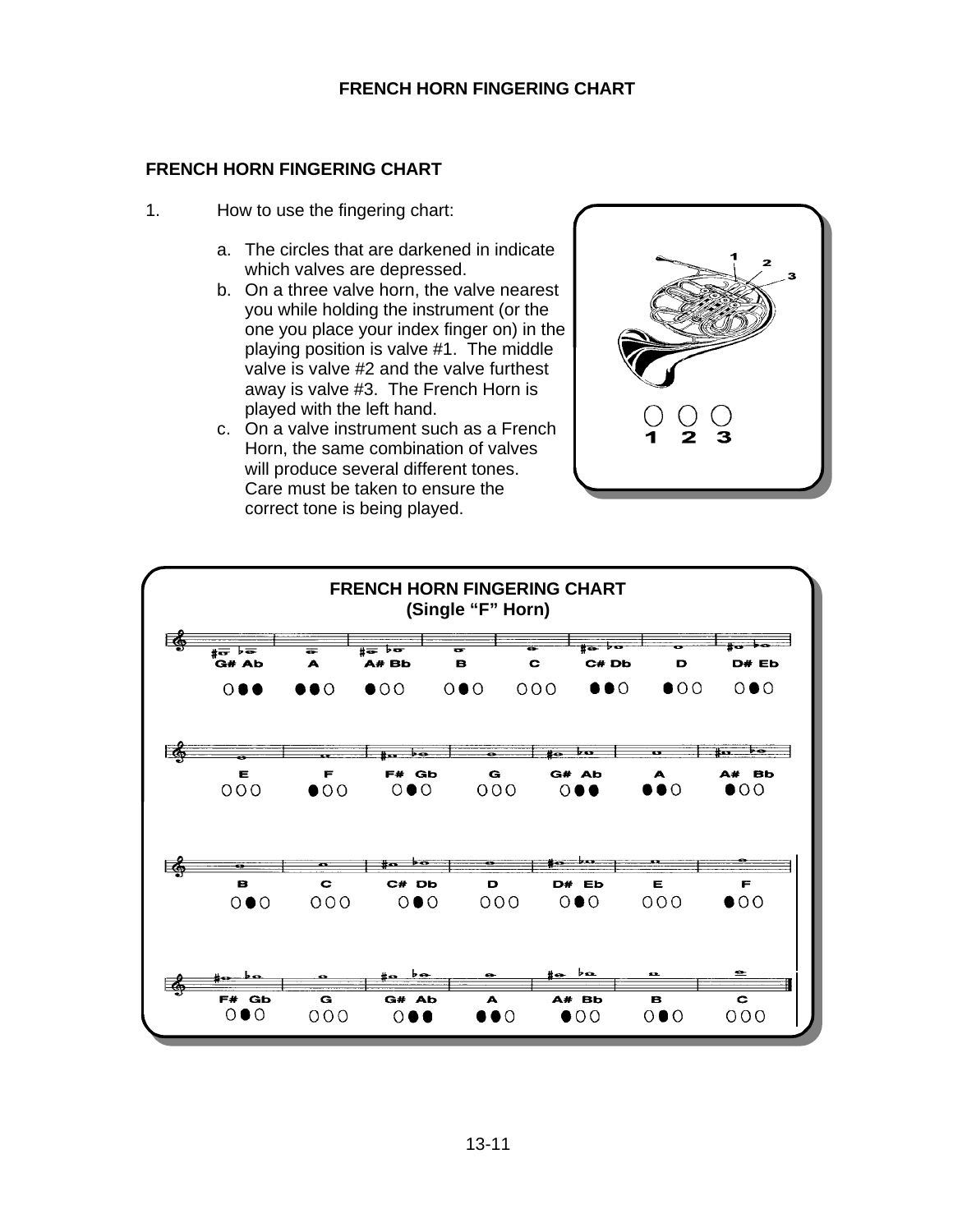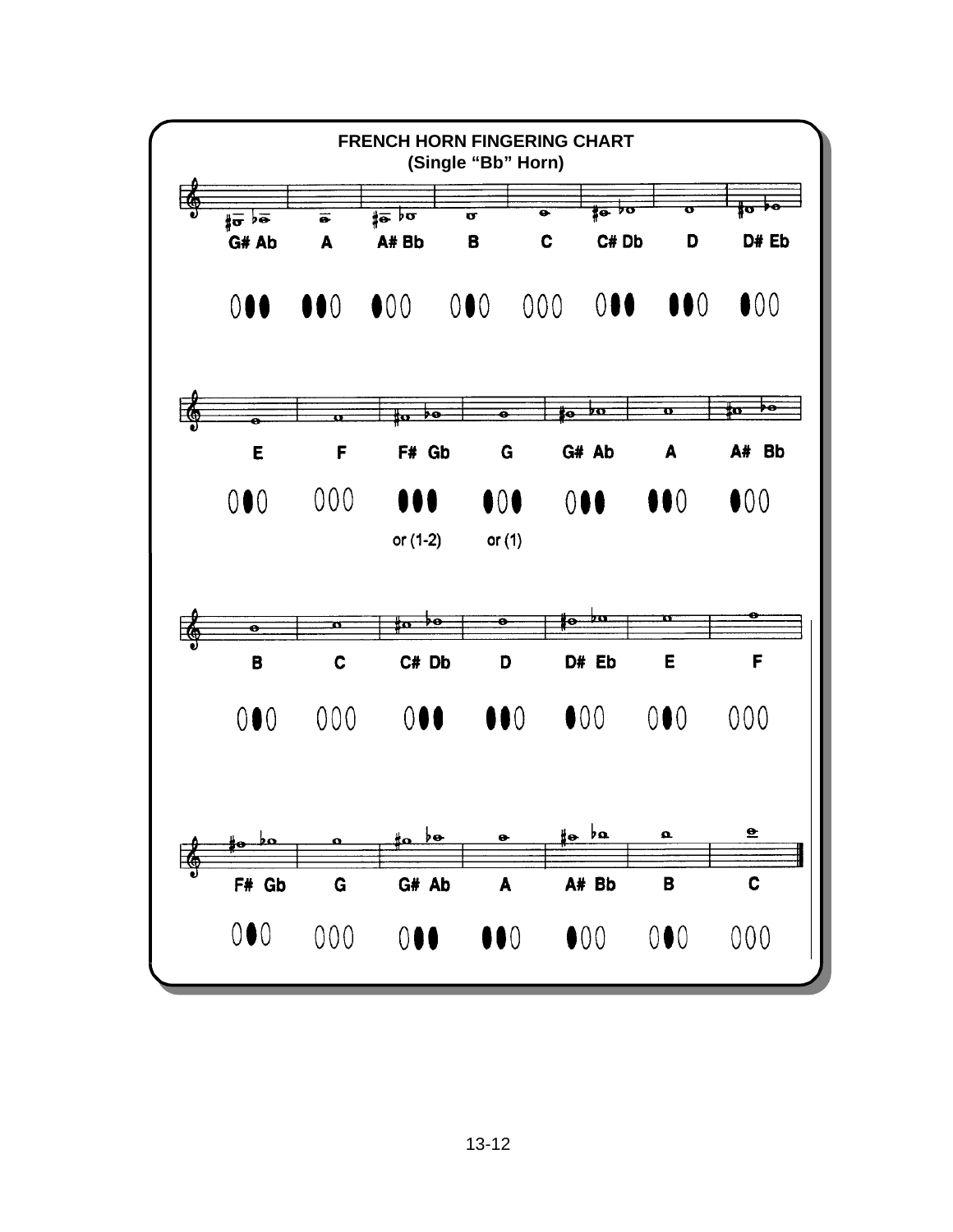#### **BARITONE FINGERING CHART**

## **BARITONE FINGERING CHART**

- 1. How to use the fingering chart:
	- a. The circles that are darkened in indicate which valves are depressed.
	- b. On a three valve Tuba, Baritone and Alto Horn, the valve nearest you while holding the instrument (or the one you place your index finger on) in the playing position is valve #1. The middle valve is valve #2 and the valve furthest away is valve #3.
	- c. On a valve instrument such as a Trumpet, Cornet, Tuba, Baritone or Alto Horn, the same combination of valves will produce several different tones. Care must be taken to ensure the correct tone is being played.



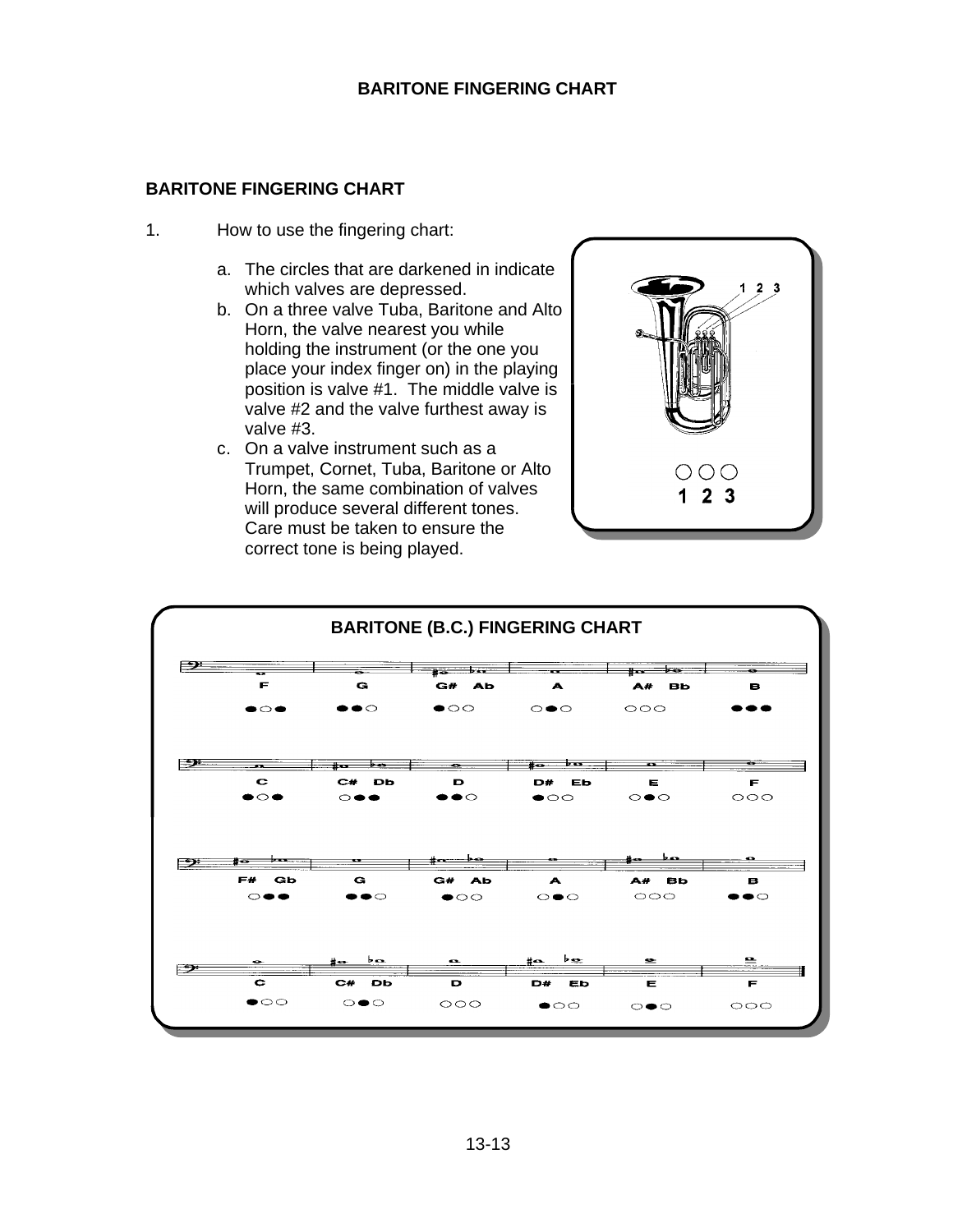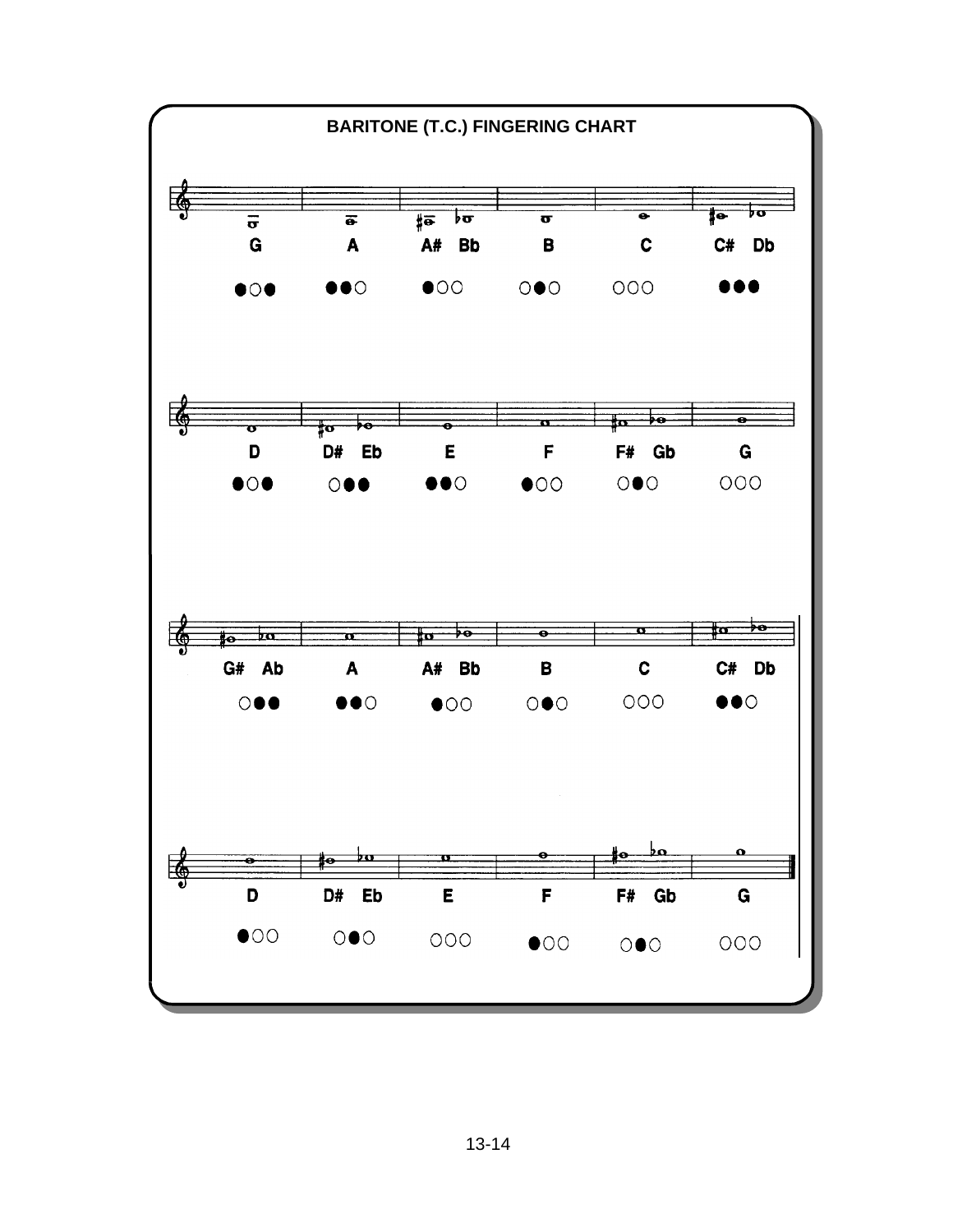### **TUBA FINGERING CHART**

- 1. How to use the fingering chart:
	- a. The circles that are darkened in indicate which valves are depressed.
	- b. On a three valve Tuba, Baritone and Alto Horn, the valve nearest you while holding the instrument (or the one you place your index finger on) in the playing position is valve #1. The middle valve is valve #2 and the valve furthest away is valve #3.
	- c. On a valve instrument such as a Trumpet, Cornet, Tuba, Baritone or Alto Horn, the same combination of valves will produce several different tones. Care must be taken to ensure the correct tone is being played.



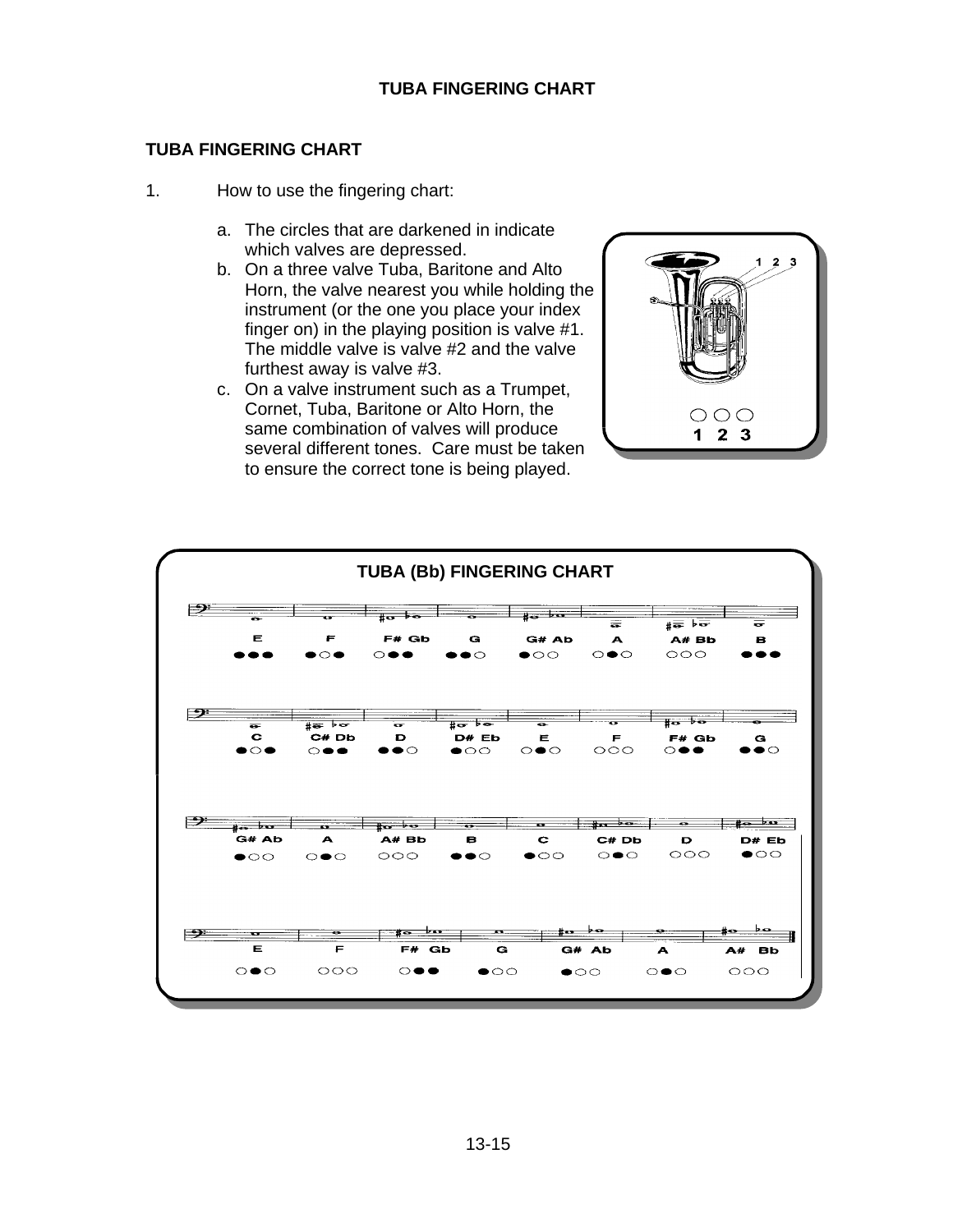